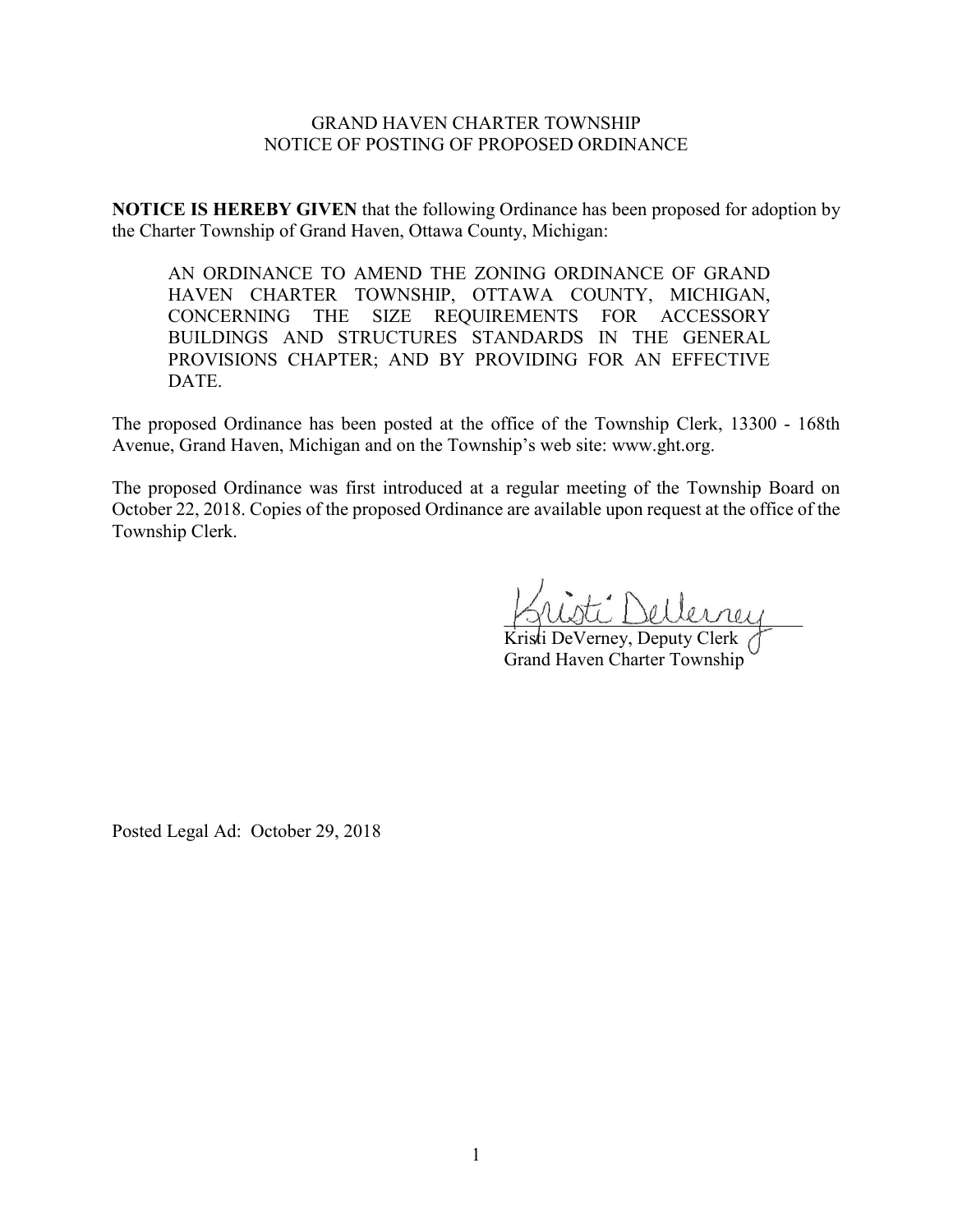## ORDINANCE NO. \_\_\_\_

## **ZONING TEXT AMENDMENT ORDINANCE**

AN ORDINANCE TO AMEND THE ZONING ORDINANCE OF GRAND HAVEN CHARTER TOWNSHIP, OTTAWA COUNTY, MICHIGAN, CONCERNING THE SIZE REQUIREMENTS FOR ACCESSORY BUILDINGS AND STRUCTURES STANDARDS IN THE GENERAL PROVISIONS CHAPTER; AND BY PROVIDING FOR AN EFFECTIVE DATE.

GRAND HAVEN CHARTER TOWNSHIP, COUNTY OF OTTAWA, AND STATE OF MICHIGAN, ORDAINS:

Section 1. Accessory Buildings and Structures – Size Requirements. Section 20.03.1.H of the Grand Haven Charter Township Zoning Ordinance shall be restated in its entirety as follows.

| <b>Lot Area in Acres</b>                                             | <b>Maximum Total Floor</b><br><b>Area of the Allowed</b><br><b>Accessory Building or</b><br><b>Structure</b> |
|----------------------------------------------------------------------|--------------------------------------------------------------------------------------------------------------|
| Less than one-half $(\frac{1}{2})$ acre                              | 600 square feet                                                                                              |
| One-half $\left(\frac{1}{2}\right)$ acre, but less than one (1) acre | $1,000$ square feet                                                                                          |
| One $(1)$ acre, but less than two $(2)$ acres                        | 1,500 square feet                                                                                            |
| Two $(2)$ acres, but less than five $(5)$ acres                      | $2,000$ square feet                                                                                          |
| Five $(5)$ acres, but less than ten $(10)$ acres                     | 2,500 square feet                                                                                            |
| Ten $(10)$ acres, but less than fifteen $(15)$ acres                 | 3,000 square feet                                                                                            |
| Fifteen $(15)$ acres, but less than twenty $(20)$ acres              | 3,500 square feet                                                                                            |
| Twenty $(20)$ acres or more                                          | 4,000 square feet                                                                                            |
| Every additional five acres:                                         | 2,000 additional square feet                                                                                 |

H. **Size Requirements.** The total floor area (defined below) of the allowed residential accessory building(s) shall be dependent on the lot area, as outlined in the table below.

The term "total floor area" as used in this subsection means the sum total useable floor area of the ground floor of all residential accessory buildings situated or permitted on a lot. Total floor area also includes the area under an attached lean-to structure, or roof overhang greater than three (3) feet, or other similar sheltered area.